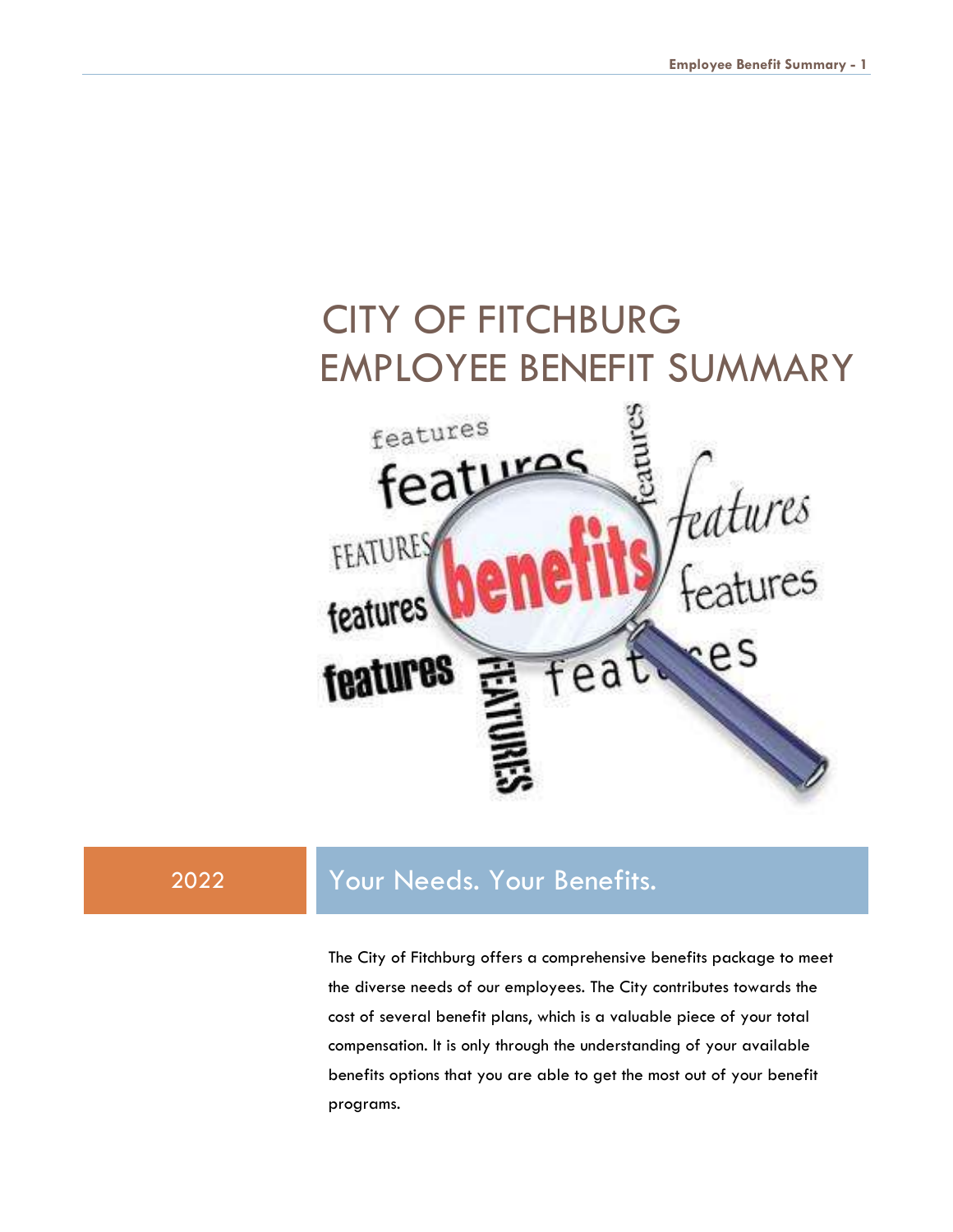#### About this Summary

This benefit summary is a high-level overview of the City of Fitchburg employee benefits and is not intended to be a complete description of coverage. For more detailed information, forms and guides/booklets please contact Human Resources at 608-270-4211.

Every effort has been made to ensure the information in this benefit summary is true and accurate. If there is any discrepancy between this summary and the official plan documents, the language in the official documents shall be considered accurate.

# Employee Benefit Summary YOUR NEEDS, YOUR BENEFITS.

#### Table of Contents

| WISCONSIN RETIREMENT SYSTEM (WRS) 3                      |
|----------------------------------------------------------|
|                                                          |
| FLEXIBLE SPENDING ACCOUNTS (FSA) 8                       |
|                                                          |
|                                                          |
|                                                          |
| <b>INCOME CONTINUATION INSURANCE (ICI)  11</b>           |
| <b>EMPLOYEE ASSISTANCE PROGRAM (EAP)  12</b>             |
| <b>WISCONSIN DEFERRED COMPENSATION 457 PROGRAM (WDC)</b> |
|                                                          |

#### Enrollment Deadlines and Effective Dates

Most benefit plans have a 30 day enrollment period from your hire date. Benefits are typically effective on the first of the month following the receipt of your application, provided all WRS service requirements are met.

#### Dependent Coverage

Your spouse and children are eligible for all benefit plans that offer coverage to dependents.

#### Life Events

During the course of your employment, you may have life events such as marriage, birth or adoption, employment changes or termination of employment. You typically have 30 days from a life event to make changes to your benefits. You should contact Human Resources as soon as a life event occurs.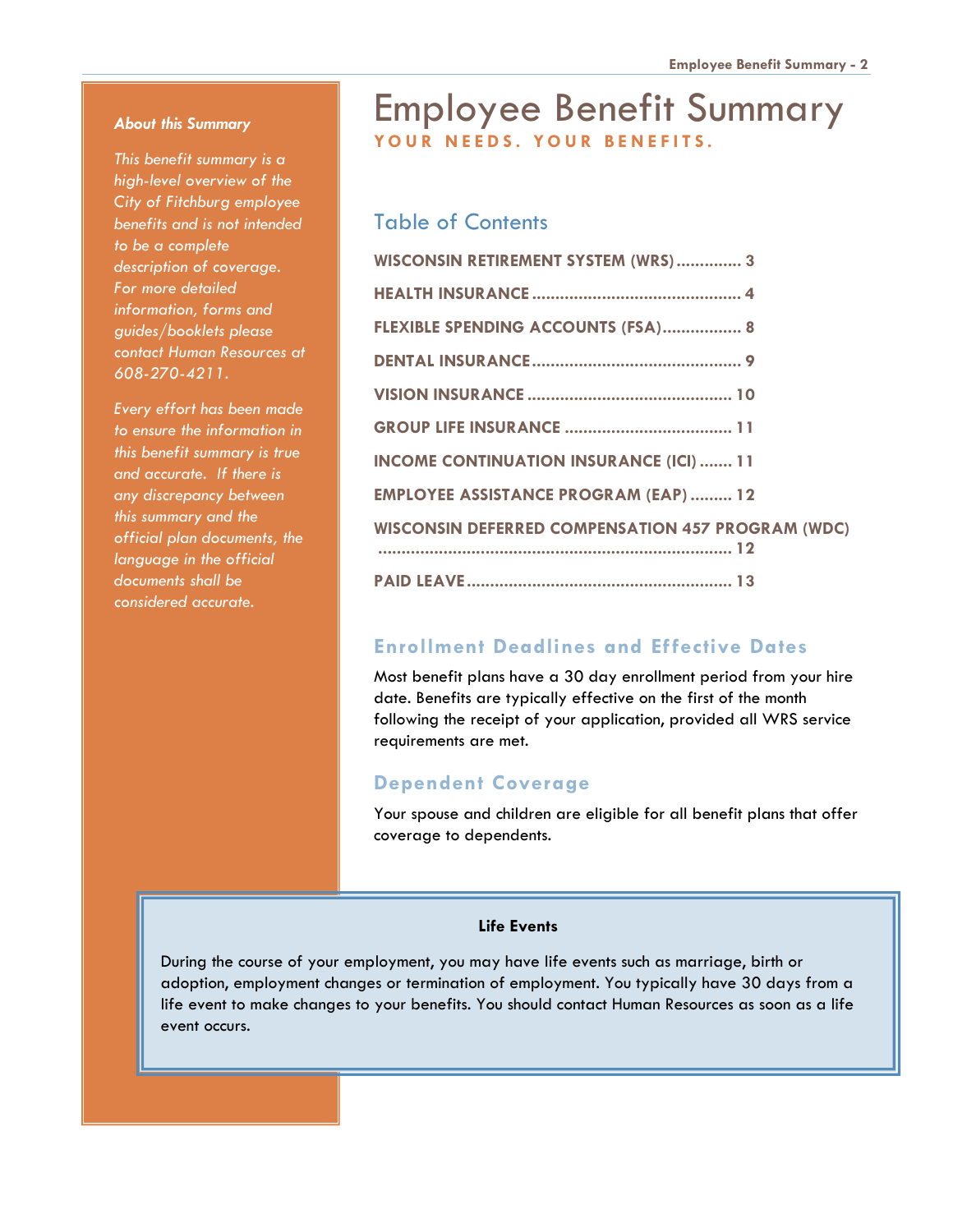# WISCONSIN RETIREMENT SYSTEM (WRS)

The Wisconsin Retirement System provides retirement (pension) benefits to City employees and to most public employees across Wisconsin. If you are eligible for the WRS, coverage is mandatory and you will be enrolled automatically. The WRS is administered by the Department of Employee Trust Funds (ETF) and investments are managed by the State of Wisconsin Investment Board (SWIB).

### **Eligibility**

If you do not meet the eligibility requirements below when you are first hired, you will be covered under the WRS once you meet the requirements or are expected to meet the requirements.

If you first became a WRS participating employee on or after July 1, 2011:

You are eligible for the WRS if you are expected to work at least 1,200 hours (58% appointment) and one year.

If you first became a WRS participating employee prior to July 1, 2011:

You are eligible for the WRS if you are expected to work both at least 600 hours (29% appointment) and one year.

#### **Vesting**

If you were first covered by the WRS on or after July 1, 2011, you are fully vested once you have five years of WRS creditable service.

If you had WRS service prior to July 1, 2011, you are immediately vested.

#### **Contributions**

Employees are required to contribute 6.75% of their salary to their WRS account. The City will also contribute 6.75% (11.65% for protective service) of your salary to your WRS account.

Contributions are taken on a pre-tax basis for federal and state income tax purposes. Contribution rates are set annually by ETF.

#### Core vs. Variable Fund

If you do nothing, your WRS contributions will be invested in the Core Fund - a balanced fund that is fully diversified and has a mixture of holdings (stocks, bonds, real estate, etc.). You may also elect to have 50% of your contributions invested in the Variable Fund - a fund invested solely in stocks. You must complete a Variable Election form if you want to invest in the Variable Fund.

#### Retirement

At retirement, your monthly annuity will be based on a calculation using your years of service and your three highest years of earnings or the cash value of your account, whichever is greater.

You may retire with full benefits:

- General WRS Category Age 65 or at age 57 if you have 30 years of service
- Protective WRS Category Age 54 or at age 53 if you have over 25 years of service

You may retire at age 55 (age 50 for Protective WRS Category) with reduced benefits.

#### Termination of Employment

If you terminate employment before minimum retirement age or before you are vested, you may take a separation benefit. A separation benefit includes your employee contributions and interest on those contributions. If you take a separation benefit, the employer contributions and your years of service are forfeited.

If you are vested and leave employment before minimum retirement age, you may take a separation benefit or leave your money in your WRS account and take a retirement benefit when you are minimum retirement age.

#### Other Benefits

The Wisconsin Retirement System also provides benefits in the event of your death or disability.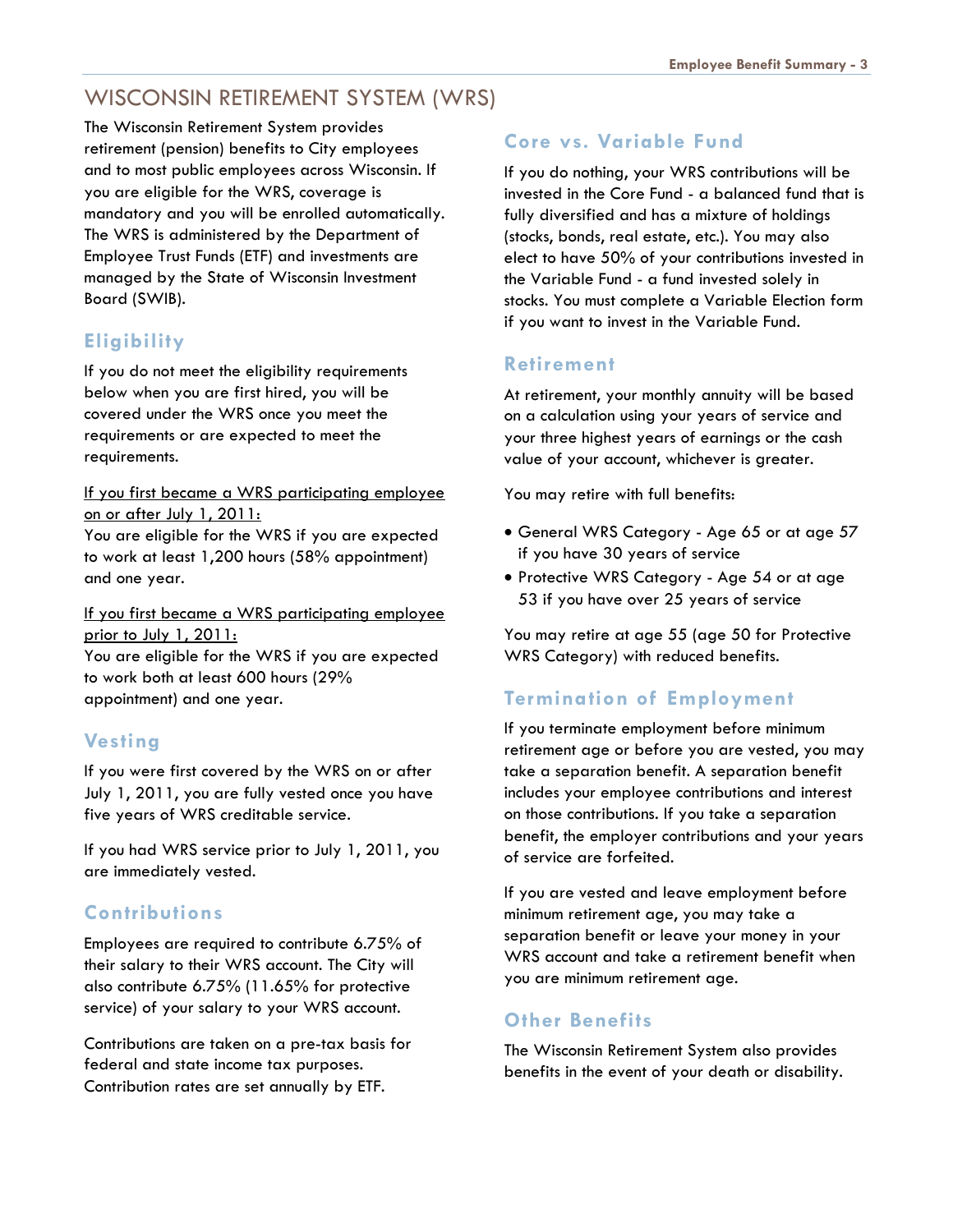#### HEALTH INSURANCE

The City of Fitchburg participates in the State of Wisconsin Public Employers Group Health Insurance Plan, which is administered by the Department of Employee Trust Funds (ETF). This plan provides coverage mainly in Wisconsin, with one option available for nationwide coverage. The plan offers hospital, surgical, medical, and prescription coverage.

Employees are eligible to participate in the health insurance program if they are eligible for the Wisconsin Retirement System (WRS). Coverage is available for employees, as well as spouse and any eligible children.

#### Coverage Options

There are two health plan designs available for employees to choose from, It's Your Choice (IYC) Local Traditional Health Plan and It's Your Choice (IYC) Local Access Health Plan.

It's Your Choice (IYC) Local Traditional Health Plan - You choose from a variety of health plan providers that offer the same uniform benefits package. This is the most popular plan option among City employees.

It's Your Choice (IYC) Local Access Health Plan (formerly the Standard Plan) - Provides freedom of choice for doctors and hospitals across the county. In exchange for the increased flexibility in medical providers, the member's monthly premium cost is more than the traditional health plan.

| 2022 Monthly Employee Premium     |                                   |           |                         |           |  |
|-----------------------------------|-----------------------------------|-----------|-------------------------|-----------|--|
| <b>Health Plan</b>                | General Employees & Police        |           | Local 311 & Supervisors |           |  |
| (Plans qualified in Dane County)  | Single                            | Family    | Single                  | Family    |  |
|                                   | <b>IYC Local Traditional Plan</b> |           |                         |           |  |
| Dean Health Plan                  | \$158.70                          | \$392.52  | \$157.12                | \$391.03  |  |
| <b>GHC of South Central Wisc.</b> | \$37.32                           | \$89.08   | \$35.74                 | \$87.59   |  |
| Quartz - UW Health                | \$81.14                           | \$198.62  | \$79.56                 | \$197.13  |  |
|                                   |                                   |           |                         |           |  |
| <b>IYC Access Health Plan</b>     |                                   |           |                         |           |  |
| Access Health Plan - Dane         | \$547.00                          | \$1363.28 | \$545.42                | \$1361.79 |  |

Additional health plan options are available under the traditional plan for employees residing outside of Dane County, or those that prefer to doctor outside of Dane County. For a complete list of health plan options, available by County, visit the ETF website at: Local Traditional Health Plan (PO12) | ETF (wi.gov)

Part-time Employee Premiums – Health insurance premiums for eligible part-time employees (less than 40 hours per week for general employees or 37.50 hours per week for Police Officers and Dispatchers) is based upon the plan selected and your FTE status. Contact Human Resources for more information.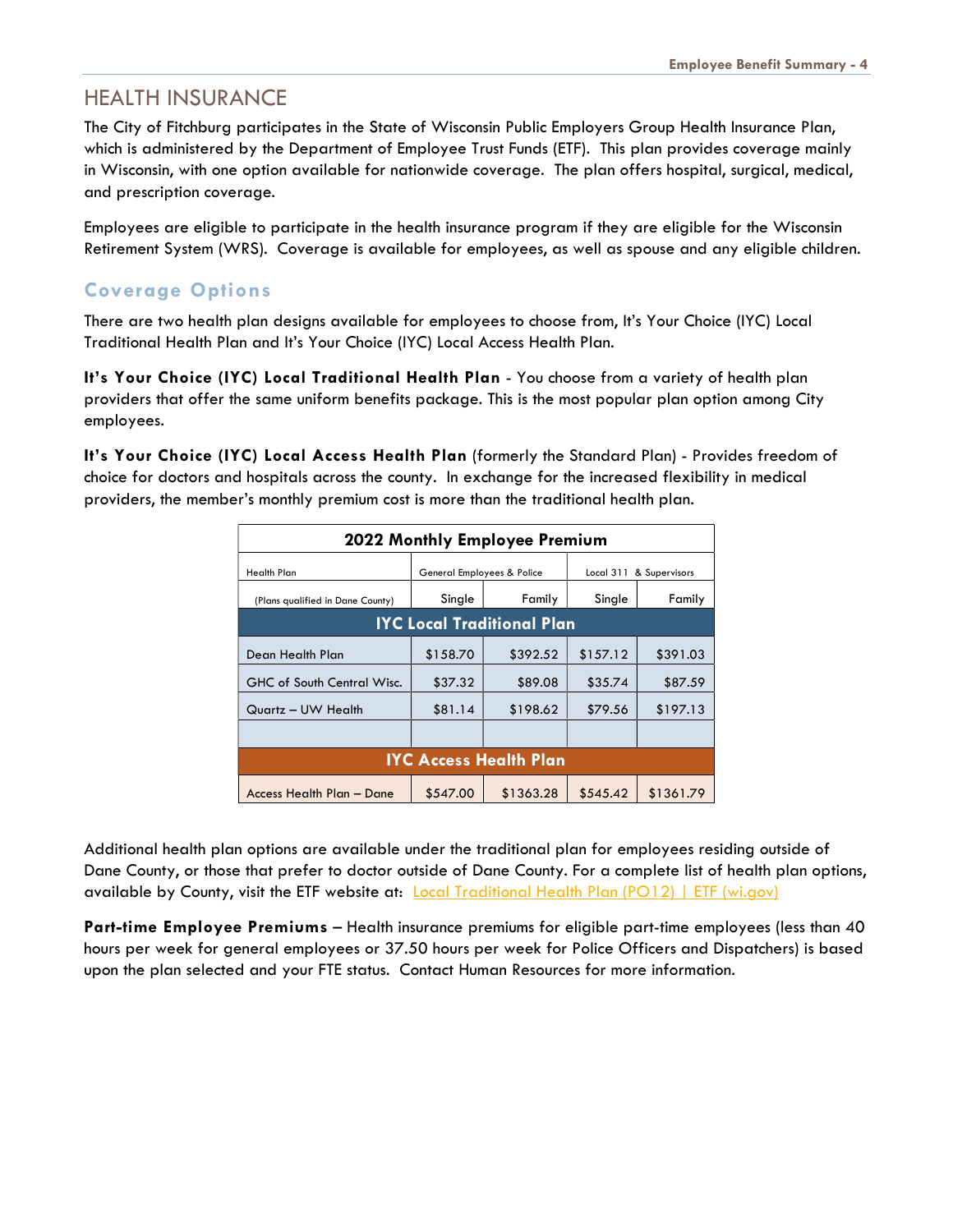#### Summary of Health Insurance Benefits

This information will help you compare the benefits available through the different It's Your Choice (IYC) health plan design options. This list contains the most commonly used benefits. Complete information is available online at www.etf.wi.gov.

This chart compares your medical benefit options. This is not a complete description of coverage, you can find that in the **Certificates of Coverage**.

| <b>Benefit</b>                                                                                                                             | <b>IYC Local</b>                                                                                                                                                                      | <b>IYC Local</b>                                                   | <b>IYC Local</b>                                                                                                                                                     |
|--------------------------------------------------------------------------------------------------------------------------------------------|---------------------------------------------------------------------------------------------------------------------------------------------------------------------------------------|--------------------------------------------------------------------|----------------------------------------------------------------------------------------------------------------------------------------------------------------------|
|                                                                                                                                            | <b>Traditional Plan</b>                                                                                                                                                               | <b>Access Plan</b>                                                 | <b>Access Plan</b>                                                                                                                                                   |
|                                                                                                                                            |                                                                                                                                                                                       | <b>In-Network</b>                                                  | Out-of-Network                                                                                                                                                       |
| <b>Annual Medical</b><br>Deductible                                                                                                        | No Deductible                                                                                                                                                                         |                                                                    | \$500 individual/ \$1,000 family<br>When an individual within a family<br>plan meets the \$500 deductible,<br>coinsurance will apply to covered<br>medical services. |
| <b>Annual Medical</b>                                                                                                                      |                                                                                                                                                                                       | Plan pays 100% for most services, except for durable               | After deductible: plan pays 80%, you                                                                                                                                 |
| Coinsurance and<br>Out of Pocket Limit                                                                                                     |                                                                                                                                                                                       | medical equipment, certain hearing aids, and cochlear<br>implants. | pay 20% coinsurance up to OOPL.                                                                                                                                      |
| <b>Annual Medical</b><br>Maximum Out-of-<br>Pocket Limit<br>(OOPL)                                                                         | Only applies to durable medical equipment, certain<br>hearing aids, and cochlear implants. \$6,850<br>individual/ \$13,700 family for federally required<br>essential health benefits |                                                                    | None                                                                                                                                                                 |
| Routine, preventive<br>services as<br>required by<br>federal law                                                                           | Plan pays 100%                                                                                                                                                                        |                                                                    | After deductible plan pays 80%, you<br>pay 20% cost to OOPL                                                                                                          |
| Illness/Injury<br>related services                                                                                                         | Plan pays 100%                                                                                                                                                                        |                                                                    | After deductible plan pays 80%, you<br>pay 20% cost to OOPL                                                                                                          |
| Emergency Room<br>Copay (Waived if<br>admitted as an<br>inpatient directly<br>from the ER or for<br>observation of 24<br>hours or longer.) | \$60 copay per visit                                                                                                                                                                  |                                                                    | \$75 copayment, the In-Network<br>deductible applies to services after the<br>co-payment.                                                                            |
| Vison Exam                                                                                                                                 | Plan pays 100% for one routine exam per year; plan<br>pays 100% for exams related to illness or injury                                                                                |                                                                    | Routine exam: No benefit<br>Illness or injury: After deductible plan<br>pays 80% for adults or children; you<br>pay 20% cost to OOPL                                 |
| <b>Hearing Exam</b>                                                                                                                        | Plan pays 100%                                                                                                                                                                        |                                                                    | After deductible plan pays 80% only<br>when exam is for illness or disease;<br>you pay 20% cost to OOPL                                                              |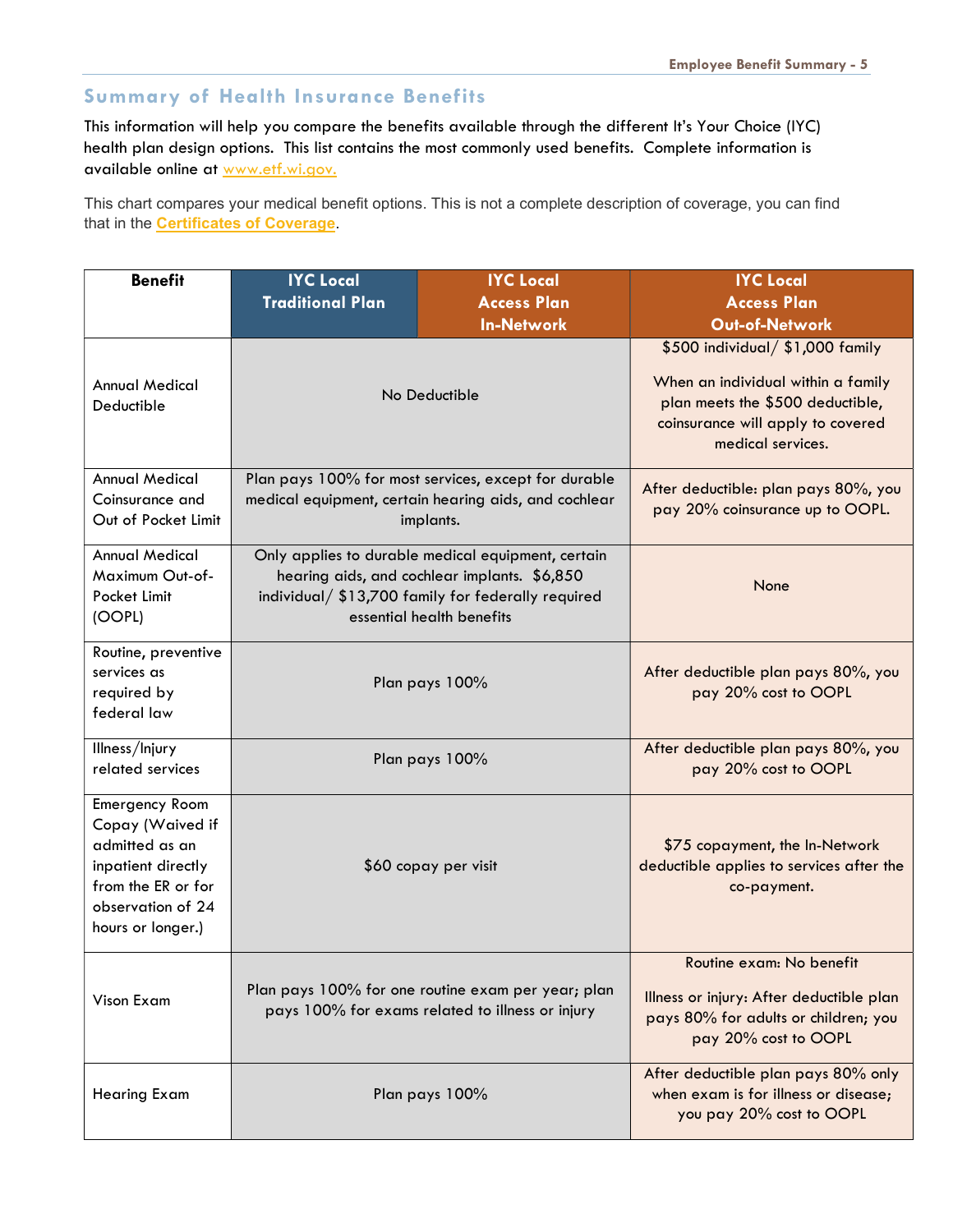Employee Benefit Summary - 6

|                                                             | Every 3 years:                                                                                                                                      | Every 3 years:                                                                                                                                                                                         |
|-------------------------------------------------------------|-----------------------------------------------------------------------------------------------------------------------------------------------------|--------------------------------------------------------------------------------------------------------------------------------------------------------------------------------------------------------|
| Hearing Aid (per                                            | Adults: Plan pays 80% up to \$1,000 benefit limit, you                                                                                              | Adults: No benefit                                                                                                                                                                                     |
| ear)                                                        | pay 20% for the first \$1,000 and the full cost after                                                                                               | Children: After deductible, plan pays                                                                                                                                                                  |
|                                                             | Children: Plan pays 100%                                                                                                                            | 80%; you pay 20% cost to OOPL                                                                                                                                                                          |
| Durable Medical<br>Equipment                                | Plan pays 80%, you pay 20% up to \$500 OOPL                                                                                                         | After deductible, plan pays 80%; you<br>pay 20% cost to OOPL                                                                                                                                           |
| Physical/Speech<br>Occupational<br>Therapy                  | Plan pays 100% for a combined 50 visits per year<br>(amongst all therapies); plan may approve an<br>additional 50 visits per therapy type per year. | After deductible, plan pays 80%; you<br>pay 20% cost to OOPL for a<br>combined 50 visits per year (amongst<br>all therapies); plan may approve an<br>additional 50 visits per therapy type<br>per year |
| <b>Skilled Nursing</b><br>Facility (non-<br>custodial care) | Plan pays 100% for 120 days per benefit period                                                                                                      | After deductible plan pays 80% for<br>120 days per benefit period                                                                                                                                      |

#### Wellness Incentive

We could come up with a million reasons why health, fitness, and overall well-being are so important, but instead, we'll start with \$150. After spending about 20 minutes completing a health survey and 20 minutes attending a wellness assessment, you will be eligible for a \$150 health incentive from your health plan. Your spouse is also eligible to receive the full \$150 wellness incentive.

Visit Well Wisconsin for more information.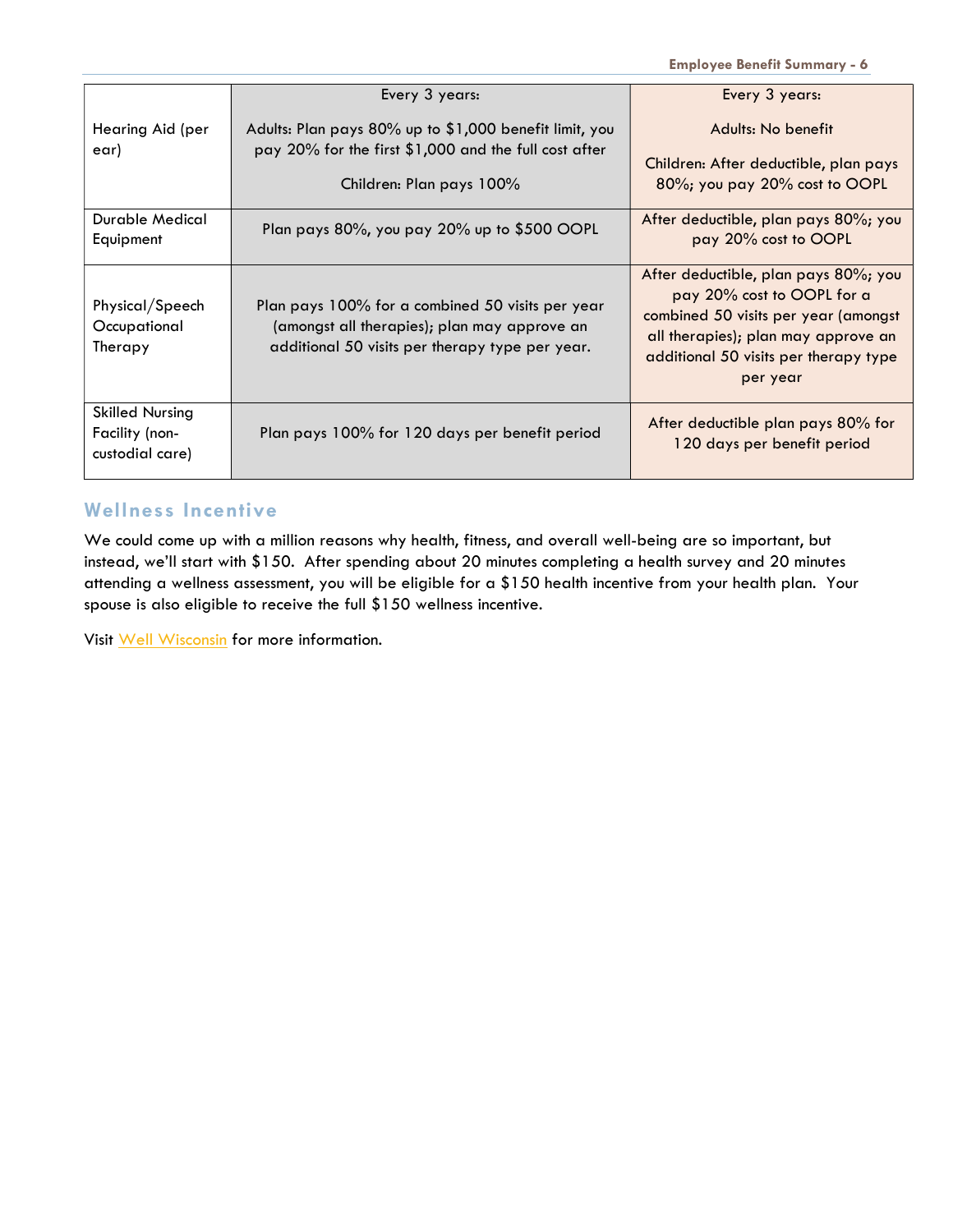#### Summary of Prescription Drug Benefits

The 2022 Pharmacy Benefits Plan Comparison table below shows what amount or percentage you would pay for prescription drugs under each plan. For example, with the IYC Traditional Plan the combined out-ofpocket limit (OOPL), or maximum, you would pay for Levels 1 and 2 drugs is \$600 for individual coverage and \$1,200 for family coverage. All covered prescription drugs fall into one of four cost-sharing levels, including Level 1 for most generic drugs and Levels 2, 3, and 4 for most brand-name drugs. Navitus is the plan administrator.

|                                |                                                                    | <b>IYC Access</b> | <b>IYC Access</b>   |
|--------------------------------|--------------------------------------------------------------------|-------------------|---------------------|
|                                | <b>IYC Traditional</b>                                             | (In-Network)      | (Out of Network)    |
| <b>Prescription Deductible</b> | None                                                               |                   |                     |
| <b>Prescription Copay</b>      |                                                                    |                   |                     |
| Level 1                        |                                                                    | \$5               |                     |
| Level 2                        |                                                                    | 20% (\$50 Max)    |                     |
| Level 3                        | 40% (\$150 Max)                                                    |                   |                     |
| Level 4 Specialty              | \$50                                                               |                   | Must use in-network |
|                                | (Must be filled at Lumicera or UW Specialty<br><b>Pharmacies</b> ) |                   | Pharmacy            |
| Preventive                     | Plan Pays: 100%, regardless of deductible                          |                   |                     |
| <b>Out-Of-Pocket Limits</b>    | \$600/\$1,200                                                      |                   |                     |
| Level 1 & 2                    | Individual/Family                                                  |                   |                     |
| Level 3 & 4                    |                                                                    | \$8,700/\$17,400  |                     |
|                                | Individual/Family                                                  |                   |                     |

#### What will my prescriptions cost?

You can easily estimate the cost of your prescriptions by following these three steps.

- 1. Determine what level your drug is on the formulary. Visit www.navitus.com (and log in to the members section) and select "formulary" from the options available. Or, call Navitus with your questions at 1- 866-333-2757.
- 2. Find the current cost of your drug on either the paperwork you receive with the prescription or ask your pharmacist.
- 3. Calculate the cost utilizing the chart above.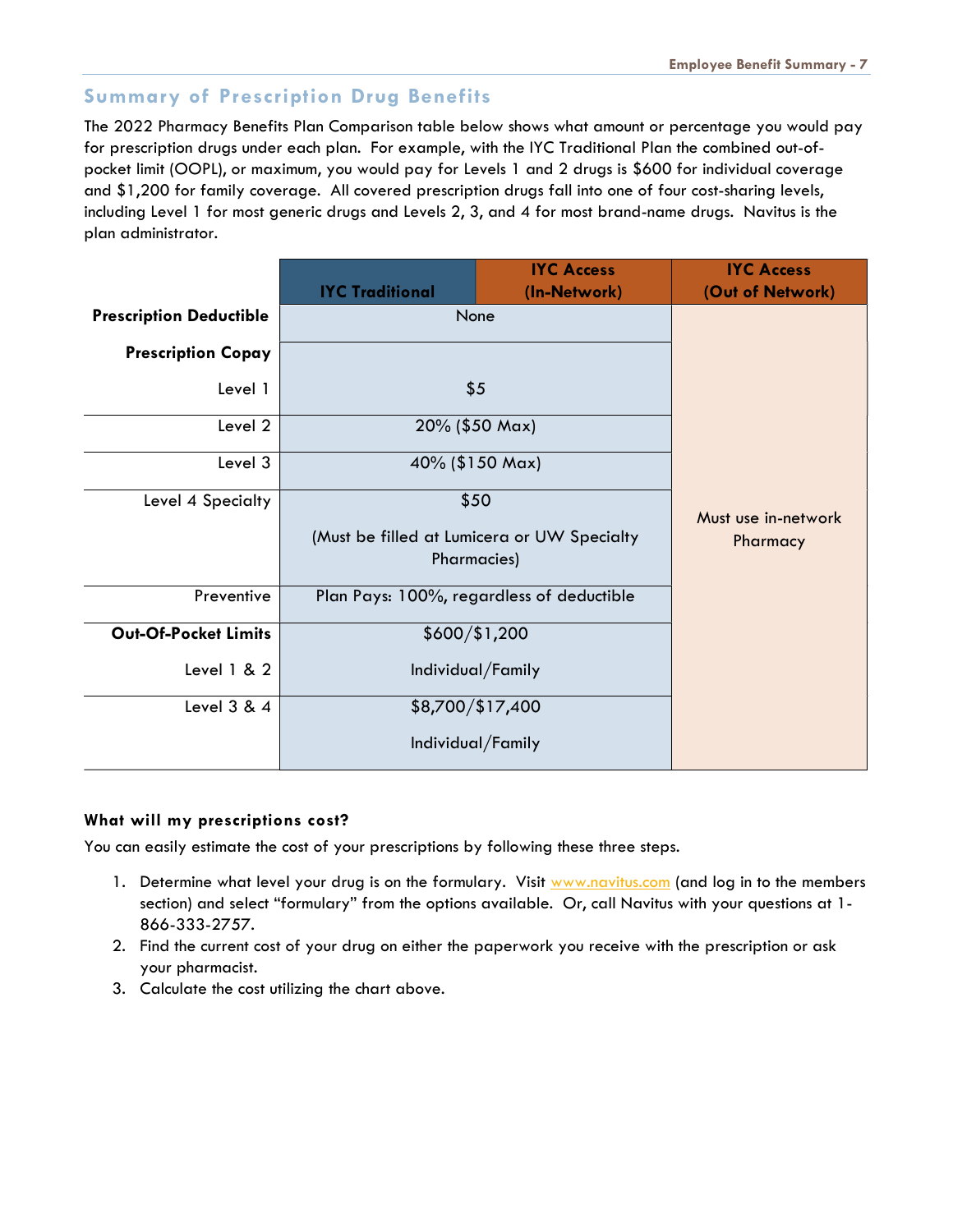# FLEXIBLE SPENDING ACCOUNTS (FSA)

Medical and Dependent Care Flexible Spending Accounts (FSA) are designed to allow you to pay for eligible medical and dependent care expenses with tax-free dollars. This reduces your federal tax income, and in most cases, your social security taxes are also reduced. All regular full and part-time staff (working at least 20 hours per week), are eligible to participate in the FSA plan.

During the annual enrollment period (November), you may select the amount to be withheld from each paycheck. The funds are sent to ConnectYourCare and deposited into your Flexible Spending Account (FSA). Annual election amounts may only be changed during the year if you have a Life Event (e.g. marriage, divorce, birth, etc.) Contact Human Resources within 30 days of any event that may be considered a Life Event.

#### Plan Year

The plan year for all FSAs is January 1 - December 31st. Any funds left in your FSA at the end of the plan year will be lost. You may now carryover up to \$570 of unused funds to the following year.

#### Healthcare FSA

A Healthcare FSA is used to pay for eligible medical, dental, vision and prescription expenses that aren't covered by your insurance. The Healthcare FSA limit for 2022 is \$2,850. These expenses can be incurred by you, your spouse and your qualifying child or relative. Following is a partial listing of medical expenses which are eligible for reimbursement. Please refer to IRC Section 213(d) for a complete listing of allowed expenses.

| Acupuncture                                         | Ambulance                                                           | Chiropractor fees      |
|-----------------------------------------------------|---------------------------------------------------------------------|------------------------|
|                                                     | Coinsurance (co-pays and deductibles for health, dental and vision) |                        |
| Corrective eye surgery                              | Hearing aids/batteries                                              | Orthodontic fees       |
| Prescription eyeglasses, sunglasses, contact lenses |                                                                     | <b>Reading Glasses</b> |
|                                                     |                                                                     |                        |

Many over the counter medications, with a doctor's prescription

#### Dependent/Day Care FSA

A Dependent Day Care FSA is used to pay for eligible dependent care expenses such as after school care, baby-sitting fees, adult or child daycare and preschool. Eligible dependents include your qualifying child, spouse and/or relative. The Dependent/Day Care FSA limit for 2022 is \$5000.

Dependent/day care expenses include payments you make for the care of a child under 13 and/or a dependent regardless of age who requires care due to an inability to care for him/herself. For dependents to be eligible, they must be unable to care for themselves and must spend at least 8 hours a day in your home. You must declare them as dependents on your Federal tax return. Reimbursement for amounts cannot be claimed if paid to your spouse, anyone you claim as a tax dependent, or your child under age 19. Any expenses reimbursed through your account cannot be claimed for income tax purposes.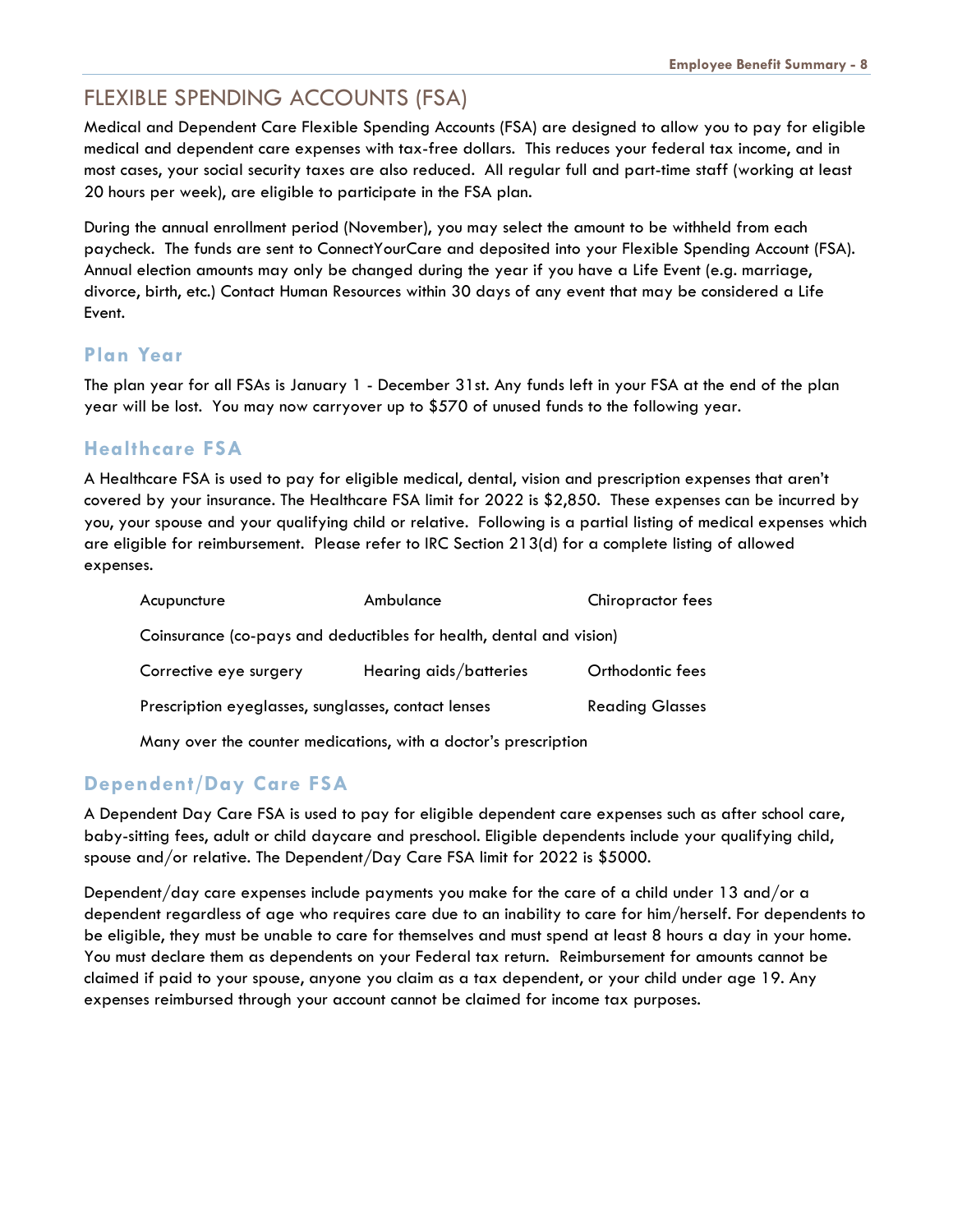#### DENTAL INSURANCE

The City offers dental insurance that provide coverage beyond the coverage available through your State Group health plan. You are eligible for the dental plan if you are a regular full or part-time employee

scheduled to work 30 hours per week or more. Open enrollment will occur in October/November of each year, with coverage effective January 1.

Your dental benefit plan will provide a comprehensive program to ensure your dental health. Coverage is included for important preventative care, and also for treatment needed as a result of dental disease or accidental injury. Your dental benefit handbook provides a thorough explanation of your dental plan, including any limitations or exclusions that might apply.

2022 Premium Single - \$4.25/mo. Family - \$11.74/mo.

| <b>A Brief Summary of Benefits</b>                                          |                              |  |
|-----------------------------------------------------------------------------|------------------------------|--|
| <b>Service</b>                                                              | <b>Delta Premier Benefit</b> |  |
| Lifetime Deductible - applies to Basic Restorative Services                 | \$25                         |  |
| Individual Annual Deductible - applies to Major Restorative Services        | \$25                         |  |
| Family Annual Deductible - applies to Major Restorative Services            | \$75                         |  |
| <b>Individual Annual Maximum</b>                                            | \$1200                       |  |
| Individual Lifetime Orthodontic Maximum                                     | \$1000                       |  |
| Dependents are covered to age 26                                            |                              |  |
| Diagnostic & Preventive Services                                            | 100%                         |  |
| Examinations, teeth cleaning (prophylaxis), fluoride treatments, space      |                              |  |
| maintainers, bitewing & full mouth x-rays                                   |                              |  |
| 80%<br><b>Basic Restorative Services</b>                                    |                              |  |
| Fillings, root canal & gum disease treatment, extractions and oral surgery, |                              |  |
| sealants                                                                    |                              |  |
| 80%<br>Major Restorative Services - Type 1                                  |                              |  |
| Crowns, inlays & on-lays                                                    |                              |  |
| 50%<br>Major Restorative Services - Type 2                                  |                              |  |
| Complete & partial dentures, fixed bridges                                  |                              |  |
|                                                                             |                              |  |
| 80%<br>Repairs & adjustments                                                |                              |  |
| 50%<br>Orthodontics                                                         |                              |  |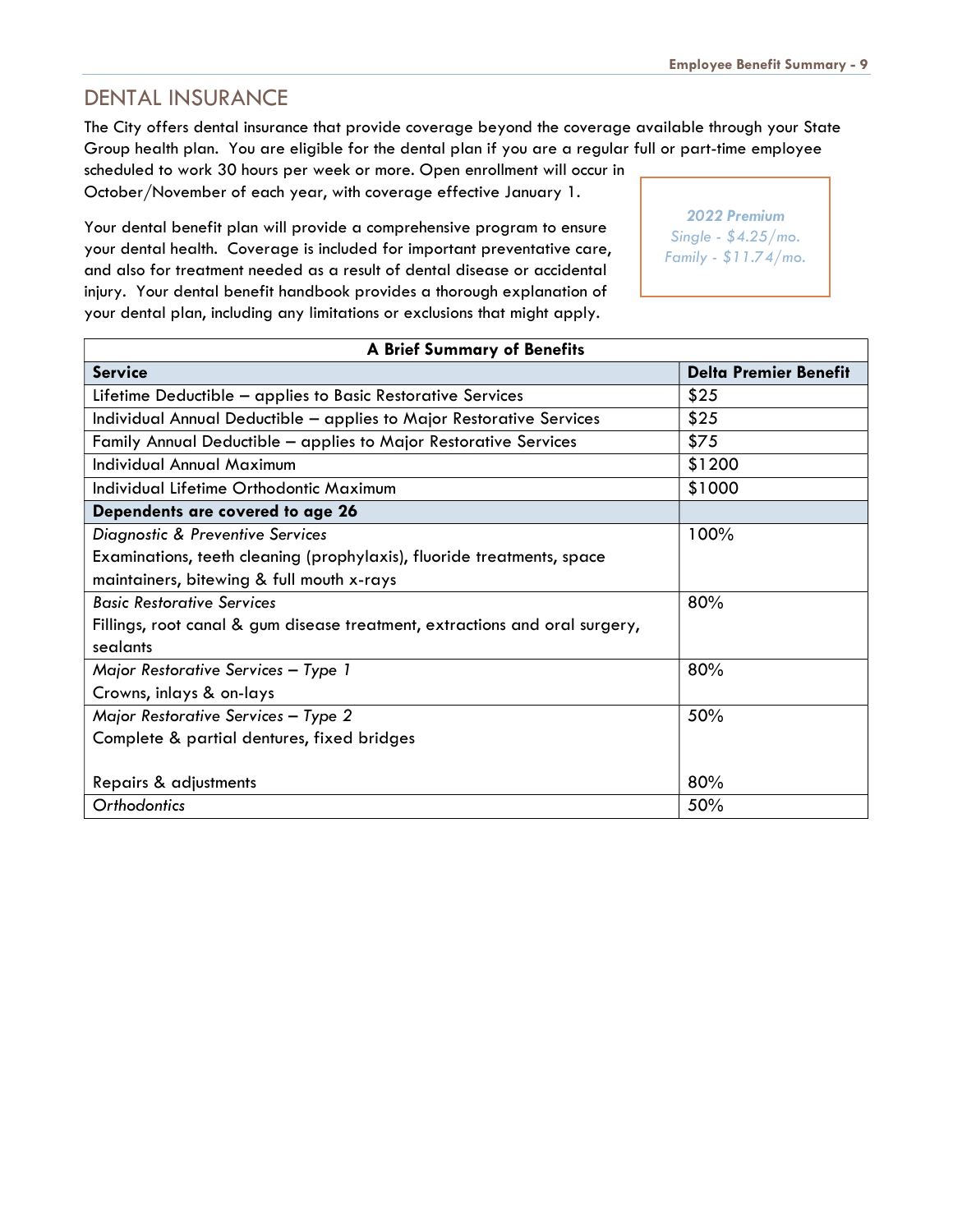### VISION INSURANCE

DeltaVision is offered through Wyssta Insurance Company, Inc., a wholly-owned subsidiary of Delta Dental of Wisconsin, Inc. Claims processing, claims service and network administration for DeltaVision are handled through an agreement with EyeMed Vision Care, LLC.

#### **Eligibility**

Employees scheduled to work 30 hours per week or more are eligible to enroll themselves, spouse, and children (under the age of 27) in the vision plan. Employees have 30 days from their date of hire to enroll in the vision plan. Coverage is effective the first day of the month following the date the application is received by Human Resources.

2022 Premium Single - \$11.70/mo. Family - \$29.13/mo.

Employees that do not enroll in the vision plan upon hire will have the opportunity to enroll in the plan on an annual basis. Open enrollment will occur in October/November of each year, with coverage effective January 1.

#### Summary of Benefits

| Frames, lenses & Lens Options Allowance (Materials)     | \$250                     |                          |
|---------------------------------------------------------|---------------------------|--------------------------|
| Or Contact Lenses Allowance (Materials)                 |                           |                          |
|                                                         | <b>In-Network Benefit</b> | Out-of-Network Benefit   |
| <b>Exam</b> $-$ with dilation as necessary              | N/A                       | N/A                      |
| Frames - Any available frame at provider location.      | \$250 allowance,          | \$125                    |
| <b>Standard Plastic Lenses</b>                          | then 20% of balance       |                          |
| -Single vision                                          |                           |                          |
| -Bifocal                                                |                           |                          |
| -Trifocal                                               |                           |                          |
| <b>Lens Options</b>                                     |                           |                          |
| -UV coating                                             |                           |                          |
| -Tint (solid or gradient)                               |                           |                          |
| -Standard scratch resistance                            |                           |                          |
| -Standard polycarbonate                                 |                           |                          |
| -Standard progressive (add-on to bifocal)               |                           |                          |
| -Standard anti-reflective coating                       |                           |                          |
| -Other Add-ons and services                             |                           |                          |
| Contact Lenses - Includes fit, follow-up and materials. |                           |                          |
| -Conventional                                           | \$250 allowance,          | \$200                    |
|                                                         | then 15% of balance       |                          |
| -Disposable                                             | \$250 allowance           | \$200                    |
| -Medically necessary (authorization required)           | Paid in full              | \$200                    |
| Laser Vision Correction - Lasik or PRK                  | 15% off retail price,     | None                     |
|                                                         | or 5% off                 |                          |
|                                                         | promotional price         |                          |
| <b>Frequency - Frames/Lenses or Contact Lenses</b>      |                           | Once per 12 month period |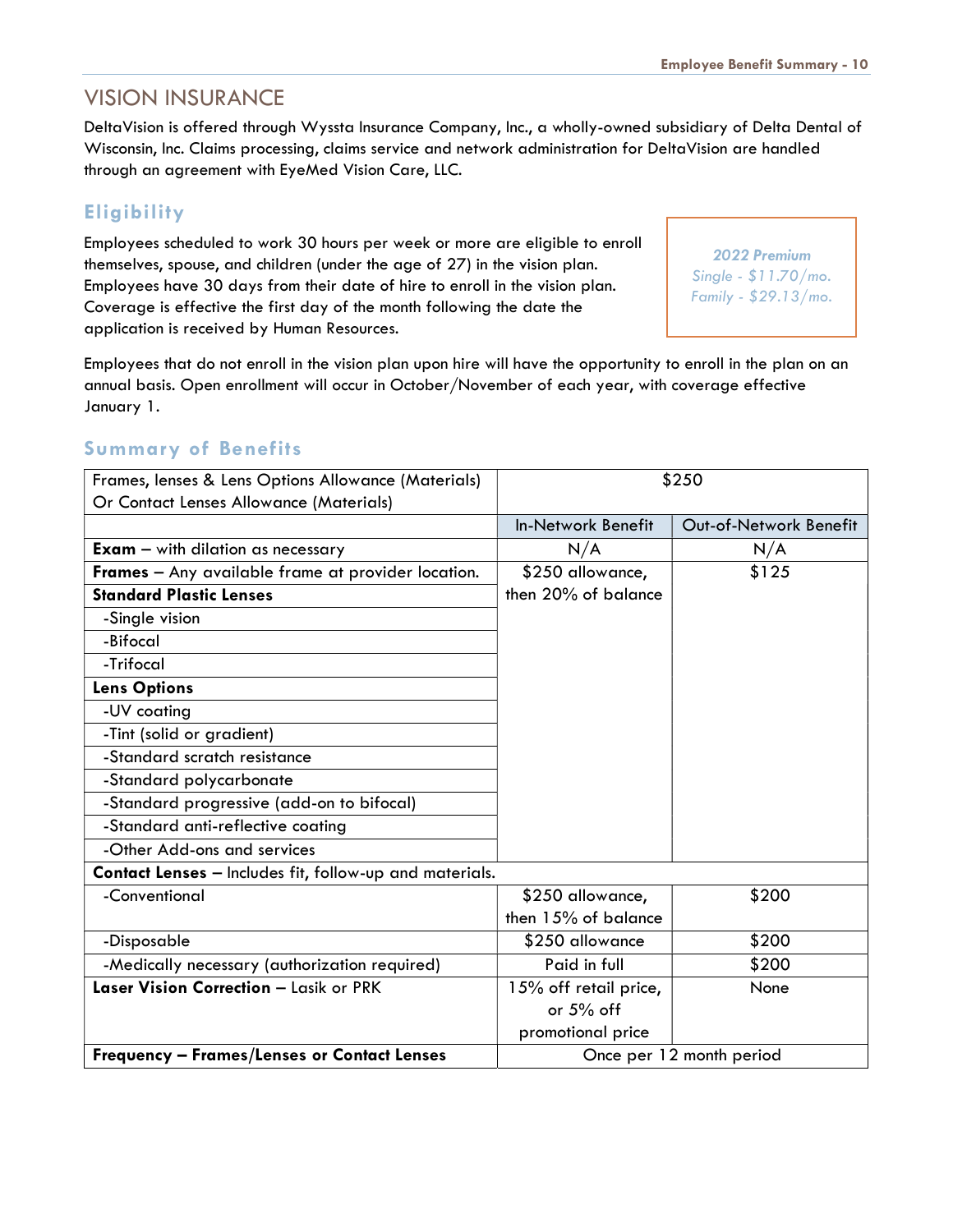### GROUP LIFE INSURANCE

State Group Life Insurance offers coverage levels of up to five times your annual salary. There is also an option to cover your spouse up to \$20,000 and your children up to \$10,000. SGL is the only life insurance plan that is offered to all State of Wisconsin employees. SGL will also continue into retirement at the group policy rates.

You must be covered under the Wisconsin Retirement System and be under age 70 when you first enroll to be eligible for this plan. You have 30 days from your date of hire to enroll.

You may enroll in coverage or increase coverage by one level when you have a new dependent due to a Life Event (ex. birth, marriage).

#### Why Life Insurance Matters

Life insurance is a way to provide for your family after you're gone. Whether you are single and in your 20's, married with kids or are heading into retirement, life insurance can be a way to know your family's future finances are secure. Life insurance can provide your family with the money needed to pay off any debt you may have, cover final financial expenses associated with funerals, cover daycare or college expenses and help ensure future financial stability. See the Life Insurance Needs Calculator for more information.

# INCOME CONTINUATION INSURANCE (ICI)

Income Continuation Insurance is disability/income replacement insurance that will provide you with up to 75% of your monthly salary (based on a maximum salary of \$120,000/year) if you become ill or disabled and are unable to work. The ICI plan is administered by the Department of Employee Trust Funds (ETF) and claims are processed by Aetna.

Employees are eligible for coverage the first day of the calendar month that first occurs during the 30-day enrollment period. There are two levels of coverage under the ICI program:

- Standard ICI covers the first \$64,000 of earnings. The maximum benefit is \$4,000 per month. The City contributes to the premium for standard coverage.
- Supplemental ICI coverage is available to employees whose annual salary exceeds \$64,000, up to a maximum of \$120,000. The maximum benefit is \$7,500 per month. You must have standard coverage to apply for supplemental coverage. The premiums are paid entirely by the employee.

ICI provides replacement income for disabilities which are short- and long-term. The benefit usually lasts until you are no longer disabled or you reach age 65 (with some exceptions), whichever is sooner. Before the benefit starts, you must serve your waiting period. The waiting period is the number of calendar days in which you must be completely off work. The shortest waiting period is 30 days, the maximum is 180 days.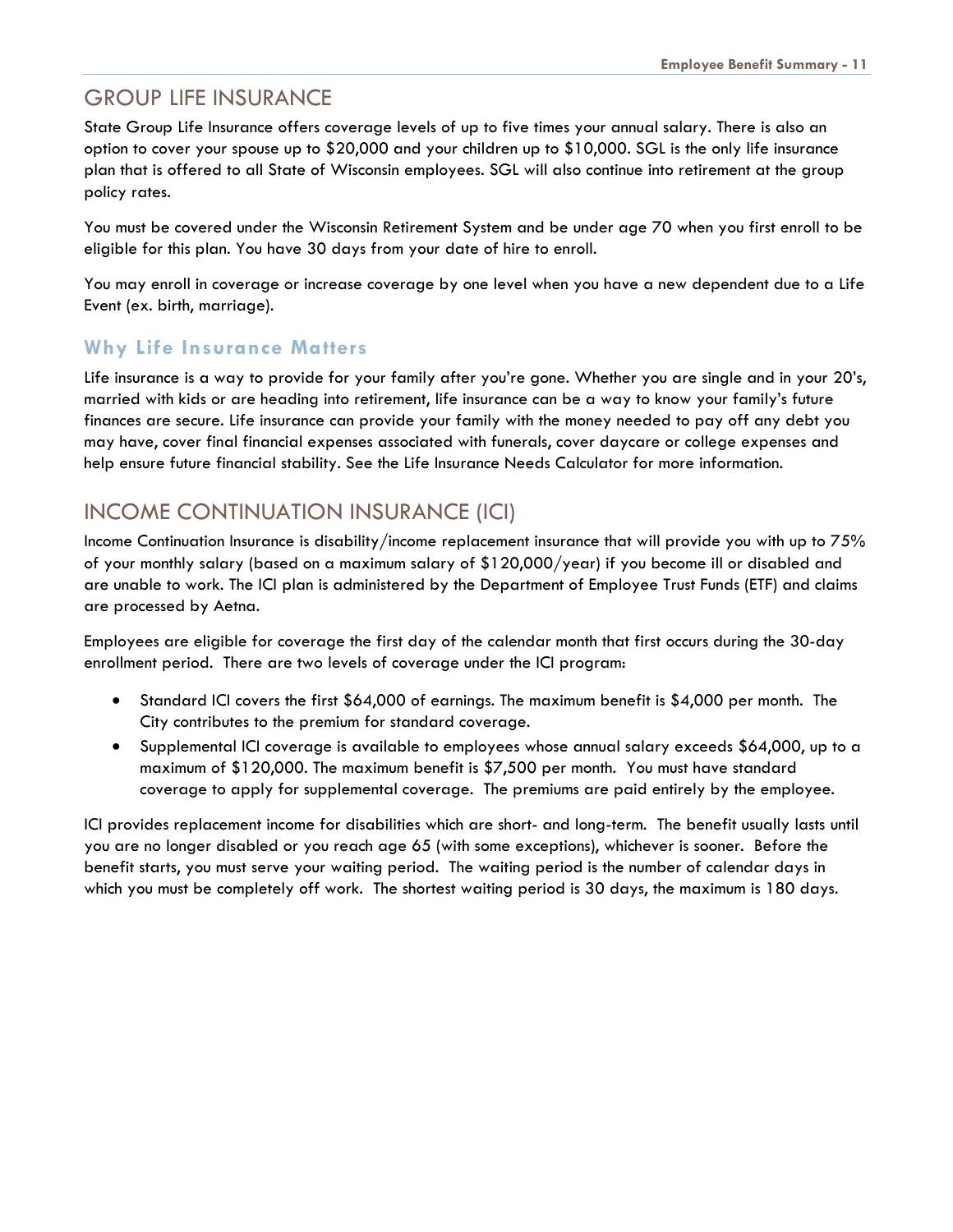# EMPLOYEE ASSISTANCE PROGRAM (EAP)

Our free and confidential Employee Assistance Program (EAP) provides assistance with life, work, family and wellbeing. Employee wellbeing is extremely important to us at the City of Fitchburg and we want our employees to take care. Whether you are dealing with depression, stress, anxiety, financial troubles, legal needs, child care resources, workplace conflicts, etc., EAP is there to provide the professional help you need.

Help is available to you and your household, 24/7. You can simply call 1-800-634-6433 OR login to mylifematters.com; password COF1.

The City of Fitchburg also has a Public Safety Wellness team that is focused on providing peer to peer support and critical incident stress management to City staff and other local municipalities. This team consists of Fitchburg Police, Fitchburg Fire, Fitch-Rona EMS, the City's two Chaplains, and a few external experts from UW and Agrace. Please visit their website at www.firstrespondwell.org to learn more. For immediate psychological/emotional help, call 608-280-2600 or text "Help" to 741-741.

# WISCONSIN DEFERRED COMPENSATION 457 PROGRAM (WDC)

The Wisconsin Deferred Compensation (WDC) Program is a supplemental retirement savings program regulated by Section 457 of the Internal Revenue Code. Through the WDC Program you can invest a portion of your income for retirement on either a pre-tax basis, an after-tax basis (Roth), or a combination of both. Participation in the plan is voluntary. You make the entire contribution; there is no employer match. There is no minimum monthly contribution.

Federal tax law sets forth certain limitations and restrictions that must be followed, including the amount of employee compensation that can be deferred as well as when and how account balances can be distributed. Contribution limits for 2022 are as follows:

- Employees under age 50: \$20,500
- Employees age 50 and above: \$27,000
- Employees within 3 years of normal retirement age and have under-contributed in the past, may be eligible to contribute additional. For more information, please see the WRS section.

Employees enrolled in the WDC elect how their contributions will be invested. There are multiple options available, including: Target Date Funds, Advisory Services, and Self-Directed Brokerage. Contact Wisconsin Deferred Compensation for a complete list of investment options.

Accounts will be assessed participant fees. These fees fund the program administration, State funds are not used for the administration of the WDC.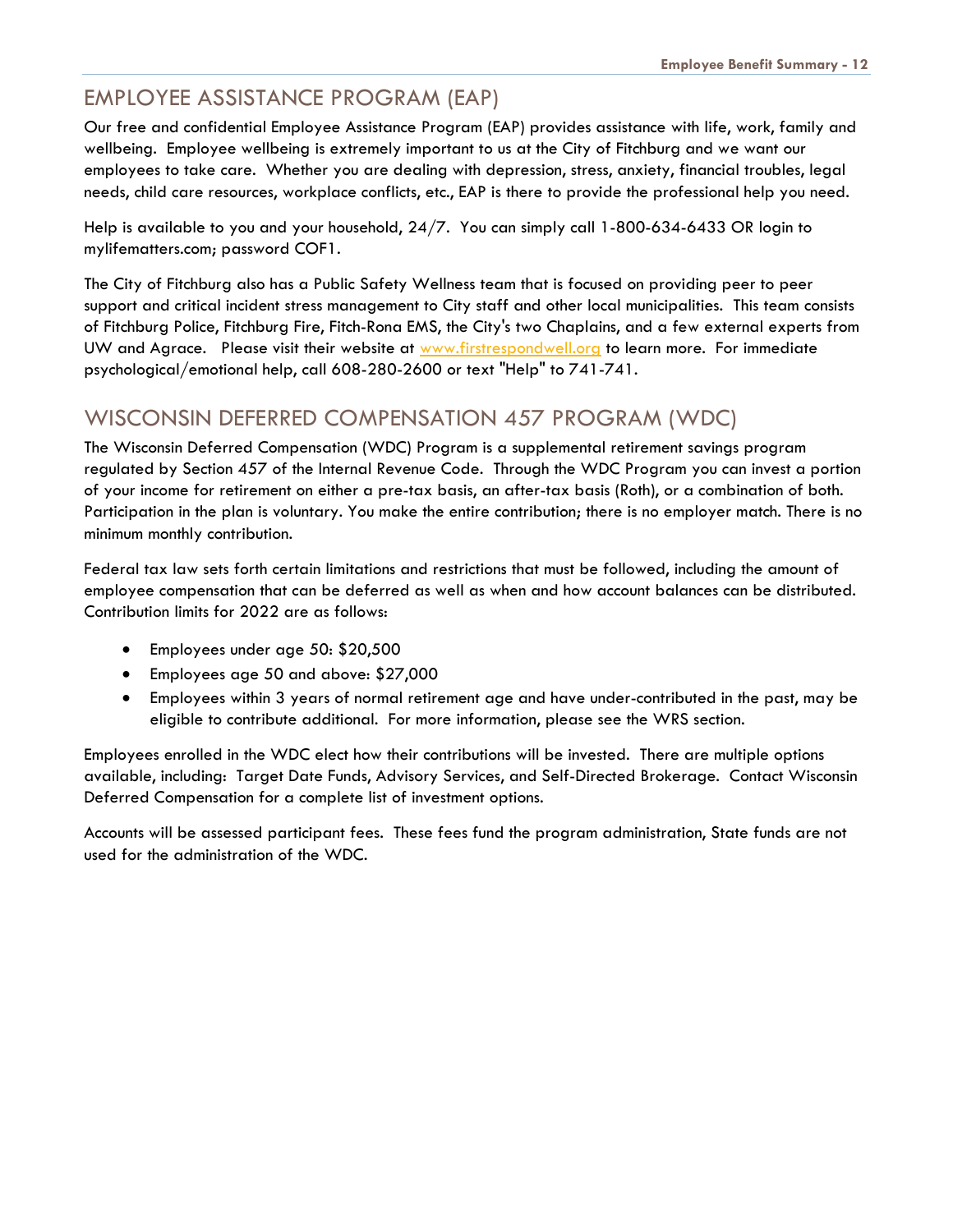# PAID LEAVE

Regular full and part-time employees are eligible to earn leave. If you are less than 100% time, your leave hours will be pro-rated based on your appointment percentage. Paid leave is allocated on a calendar year basis. Represented Police and Fire employees should refer to their collective bargaining agreement, available on the City of Fitchburg website, for information related to paid leave.

|                             | <b>Vacation Banking Schedule</b><br><b>Annual Vacation Schedule</b> |          |            |         |
|-----------------------------|---------------------------------------------------------------------|----------|------------|---------|
| <b>Years of Service</b>     | Non-Exempt                                                          | Exempt   | Non-Exempt | Exempt  |
| Less than 5 years           | 80 hrs.                                                             | 120 hrs. | 0 hrs.     | 60 hrs. |
| Upon Completion of 5 years  | 120                                                                 | 160      | 60         | 80      |
| Upon completion of 12 years | 160                                                                 | 180      | 80         | 80      |
| Upon Completion of 20 years | 200                                                                 | 200      | 80         | 80      |
| Upon Completion of 25 years | 200                                                                 | 220      | 80         | 80      |

| Vacation               | Regular full and regular part- time employees, working at least twenty (20) hours per<br>week, are eligible for paid vacation time off. The amount of vacation earned is<br>based on your years of continuous service per the schedule above. Employees may<br>carry-over up to one work-week of vacation time into the following calendar year.                                                                                                                                                                                                                                                                                      |
|------------------------|---------------------------------------------------------------------------------------------------------------------------------------------------------------------------------------------------------------------------------------------------------------------------------------------------------------------------------------------------------------------------------------------------------------------------------------------------------------------------------------------------------------------------------------------------------------------------------------------------------------------------------------|
| <b>Sabbatical Bank</b> | Non-represented employees have the option to bank earned vacation time that has<br>not been used during the course of the calendar year. Sabbatical leave may only be<br>taken once per three (3) years, and may not exceed a total time off of more than<br>three (3) months, combined paid or unpaid leave. Vacation time that has been<br>banked as sabbatical will only be paid out upon retirement, termination of<br>employment, death, or permanent disability.                                                                                                                                                                |
| Sick Leave             | Regular full-time employees earn 4 hours of sick leave each bi-weekly pay period<br>(pro-rated for regular part-time employees). This accrual begins on the first day of<br>employment; however, sick leave cannot be used until it has been earned. Sick leave<br>can be used to cover all absences, which result from bonafide illness of the employee,<br>or of an immediate family member (as defined in the bereavement policy), or from<br>the employee's compliance with any quarantine regulations imposed by health<br>authorities. Sick leave may also be used for any regularly scheduled doctor or<br>dental appointment. |
| <b>Personal Days</b>   | You will be given 20 hours of paid personal time per calendar year. Personal time<br>does not carry over to the next calendar year.                                                                                                                                                                                                                                                                                                                                                                                                                                                                                                   |
| Holidays               | City Hall is closed for the following recognized holidays: New Year's Day (January<br>1st), Martin Luther King Jr. Day (3rd Monday in January), Memorial Day (Last<br>Monday in May), Independence Day (July 4th), Labor Day (1st Monday in<br>September), Thanksgiving Day (4th Thursday in November), Day after Thanksgiving<br>(4th Friday in November), Christmas Eve (December 24th), Christmas Day (December<br>25 <sup>th</sup> ). City Hall will close at Noon on New Year's Eve (December 31 <sup>st</sup> ) when the<br>holiday falls during the work week.                                                                 |
|                        | The Library will be closed on the following recognized holidays: New Year's Day<br>(January 1st), Easter Sunday, Memorial Day (Last Monday in May), Independence<br>Day (July 4 <sup>th</sup> ), Labor Day (1st Monday in September), Thanksgiving Day (4th<br>Thursday in November), Day after Thanksgiving (4 <sup>th</sup> Friday in November), Christmas<br>Eve Day (December 24 <sup>th</sup> ), and Christmas Day (December 25 <sup>th</sup> ).                                                                                                                                                                                 |